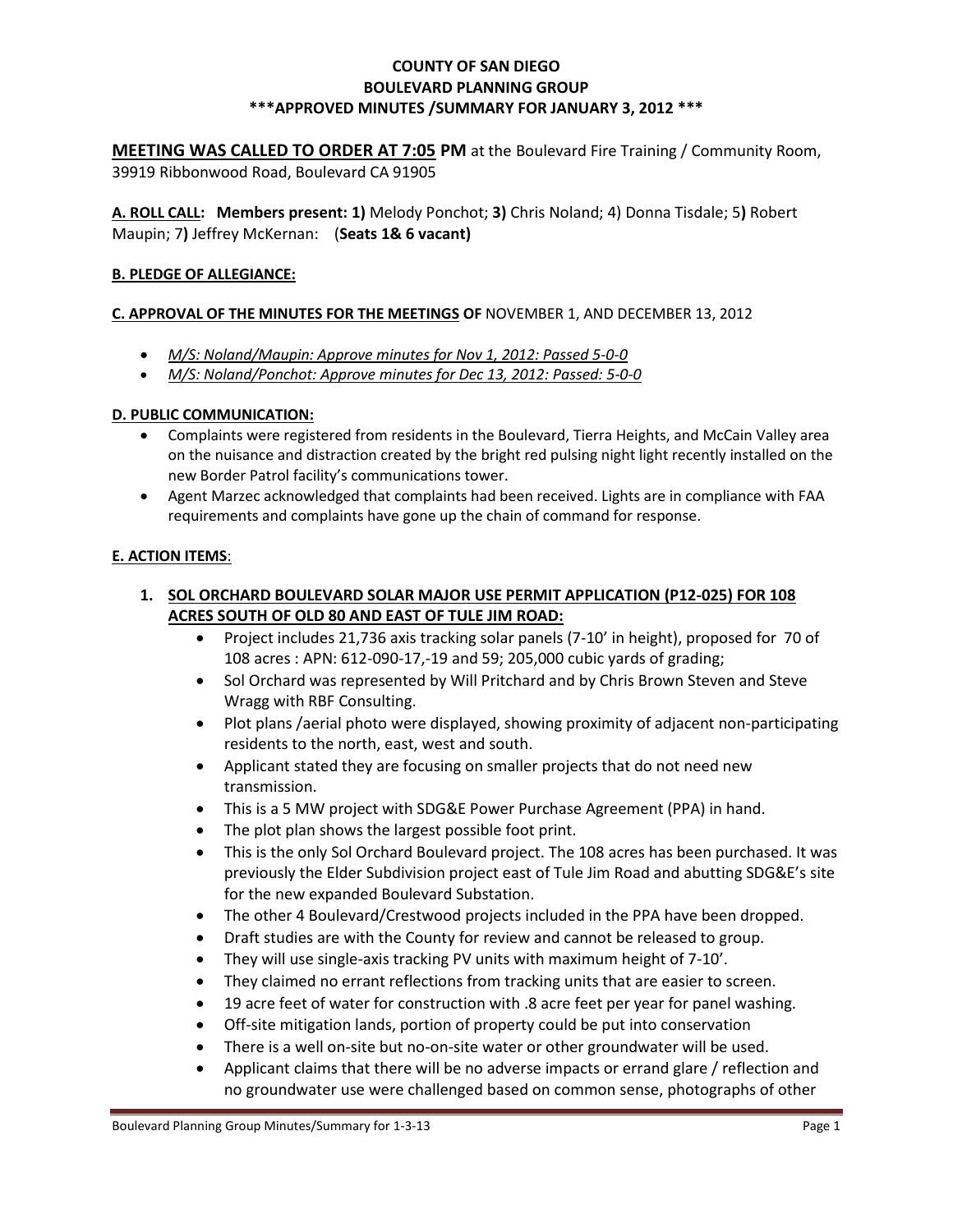installations and the fact that all local water districts also rely on groundwater with no access to imported water.

- Chair commented that onsite well should be destroyed to ensure it is not used for construction, as claimed.
- Planner Maupin commented that the estimated amount of water needed equals 6,904,000 gallons which is equal to 21 homes (2 bedroom 2 bath) according to information from the Pine Valley Water District that is also groundwater dependent.
- The Chair expressed concern with electrical and noise pollution from the project's components and 10 large solar inverters that can generate low frequency noise, vibrations, and an annoying humming sound, in addition to noise from the project switchyard, transformers, and new Boulevard Substation equipment, and other adverse project impacts and proximity to adjacent homes, including the historic Ruby Store building that is now a private residence, Historic Rt. 80, fire, loss of chaparral and its ability to sequester carbon above and below ground and to serve as habitat and prevent soil erosions; road bed damage and traffic impacts compounded by cumulative projects.
- Vice-Chair Noland noted the 205,000 cubic yards of soil moved and impacts to groundwater resources from project construction, blasting, storm runoff, and more.
- Applicant responded that there will be no fill, no blasting, just mechanical removal.
- Questions were raised on the water de-ionizing unit needed for solar panel wash water.
- Applicant responded that they are still working on project details.
- Planner Maupin asked about the project's heat radius, noting 170-180 degrees / heat radiation from solar panels.
- Applicant (Pritchard) did not seem to understand the heat island / radiation concerns, claiming that the panels only absorb the sun's energy.
- Planner Ponchot stated concerns with large number and size of cumulative renewable energy / transmission projects, historic and cultural resources, basically raping the area.
- Local resident H. Hernandez expressed concerns with so many projects creating such major adverse impacts on groundwater resources; impacts to local residents; views; glare from solar panels; property values; livestock; pets. Lots of local wildlife, resident and migratory, that will be impacted, and a delicate balance destroyed. These projects kill and displace wildlife.
- Hernandez pointed out the scenic photographs of local landscapes, unique boulder displays, and the historic McCain Ranch house (McCain Valley Road) on the walls of the meeting room as an example of the valued resources that may be lost. She rides horses around the area for pleasure and uses her 1 hour commute home from work to decompress knowing she has a beautiful place to come home to. She will no longer be able to decompress or enjoy coming home once all the industrial solar, wind and transmission projects are installed and operating.
- Resident L. Shannon expressed concerns with loss of recreation access and adverse impacts on groundwater resources, wildlife, habitat (hawks nesting in Oaks), livestock
- Resident T. DeGroot complained that project night lighting is destroying views, star gazing, and dark skies, things she values after working long hours in town.
- Chris Brown stated Sol Orchard will be complying with Dark Sky policies with shielding and directing lights downward.
- Retired Cal Fire Battalion Chief, M. Ostrander stated concerns with lack of public services and agencies issuing 'will serve letters' despite that lack of resources, staffing and funding. Volunteer Fire Departments in Jacumba and Boulevard have 'dark days' with no volunteers on duty. A valid Fire Protection Plan is needed.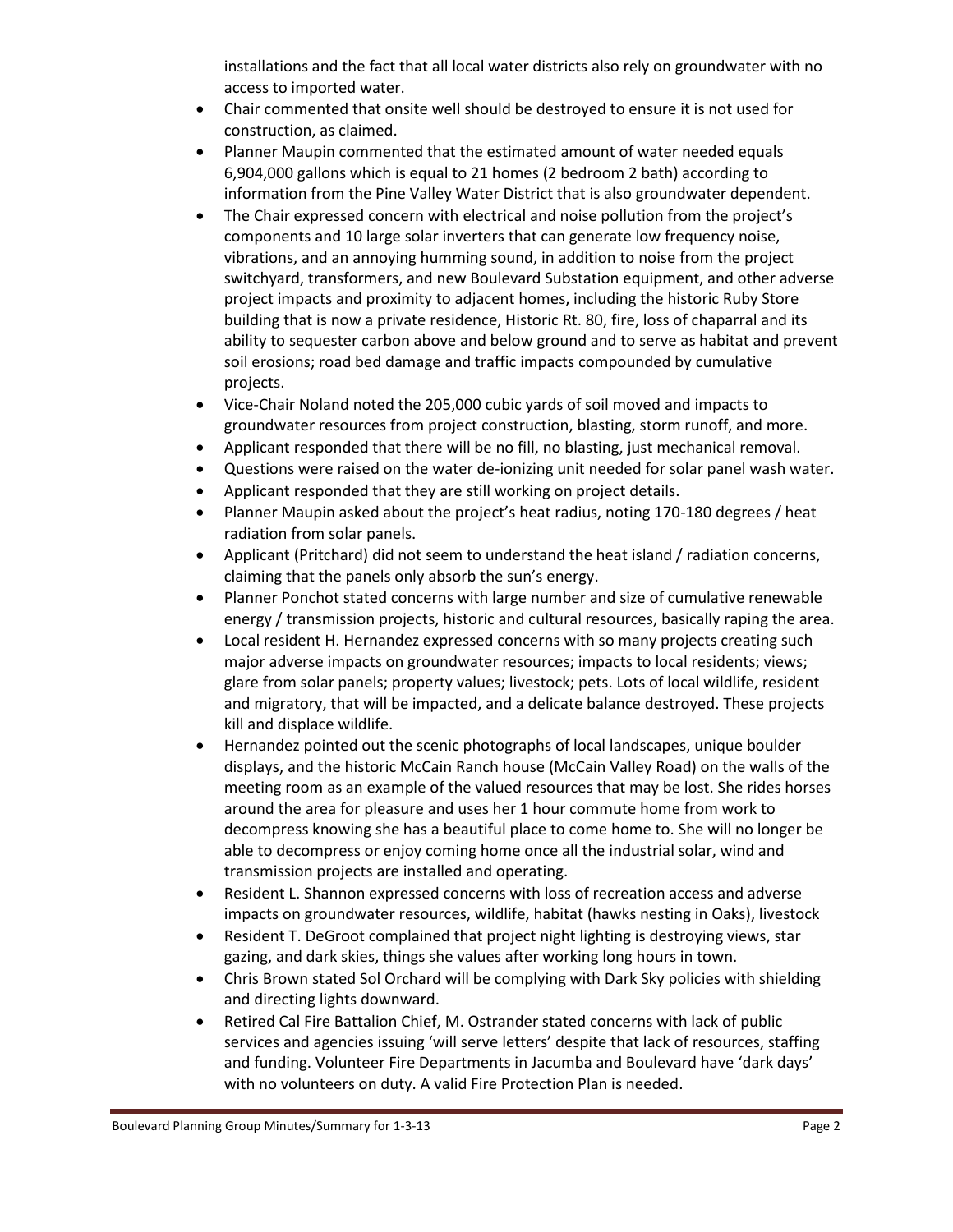- Ostrander also stated that while the inverters can be de-energized, the solar panels cannot be de-energized while the sun is shining and even under certain moonlight conditions. Lines still have high voltage until de-energized which can take time. Water cannot generally be used on electrical fires unless in aerosol form. Foam will be needed along with specialized training for local service agencies. High volunteer turn-over rate creates problems with retaining fully trained staff.
- A young lady expressed concerns with adverse impacts family's historic home; the health and safety of her family and local wildlife; voltage dumping and electricity going into the ground and migrating into homes and habitat; blinding glare from multiple tracking solar projects planned on virtually all sides of their home (family history of light sensitivity and cataracts. They moved here to escape the city. Their home and surrounding open space is their retreat with lots of wildlife, trees, with high groundwater levels and adjacent riparian areas.
- M. Ostrander stated that variable frequency drives / inverters are grounded and do generate increased ground currents and radio frequency radiation.
- Planner Ponchot asked if Sol Orchard is insured to cover the costs of a major fire ignited by their equipment, mentioning the Shockey Fire that burned over 2,500 acres in the Tierra Del Sol area, and comments from fire fighters about not needed any new ignition sources.
- In response to questions, Agent Marzec confirmed that the new Border Patrol facility includes solar on their parking shades structures, their security lighting is Dark Sky compliant, and remarked that the Border Patrol (BP) does provide service to our community.
- L. Ostrander commented that wildfires put BP agents at even greater risk than they already face in their dangerous jobs.
- C. Lenz asked about clearing vegetation from property and impacts on flood control.
- Mr. Renard asked how they will control erosion since he lives in the drainage / flood path of the project site and has witnessed flash flood type events.
- Chris Brown responded that they follow a hydro modification program and they may use gravel, vegetation, or soil binders to reduce run-off.
- Planner Maupin commented that soil binders can contaminate groundwater and asked what those effects would be. He also stated that when SDG&E's 500kV Southwest Powerlink was forced on his property his wife was diagnosed, not long after energy started flowing, with a bone marrow cancer. Concerns with cumulative impacts from multiple projects.
- R. Lawrence said 'thanks for coming but this project will cost a fortune'.
- A. DeGroot asked for the project price and mentioned lucrative incentives.
- Will Pritchard responded that it will cost \$2.25 per watt and agreed they were here for the incentives.
- Mr. Renard complained that their home will be surrounded 360 degrees with Sol Orchard, Soitec's LanWest and LanEast. There will be mo escape for his family. He asked what R&D had been conducted for these projects.
- Will Pritchard said they have two projects in operation: 1 MW in Victorville and one at 1 MW Nichols Pistachio Farm in Hanford, CA

# *M/S: Noland/McKernan: Deny Sol Orchard's application for concerns stated above(adverse impacts to public health and safety, fire risk, socioeconomics, property values, groundwater, visual, cultural, historic & biological resources); submit comments including project's failure to comply with Boulevard Community Plan and General Plan Update; request a full EIR:*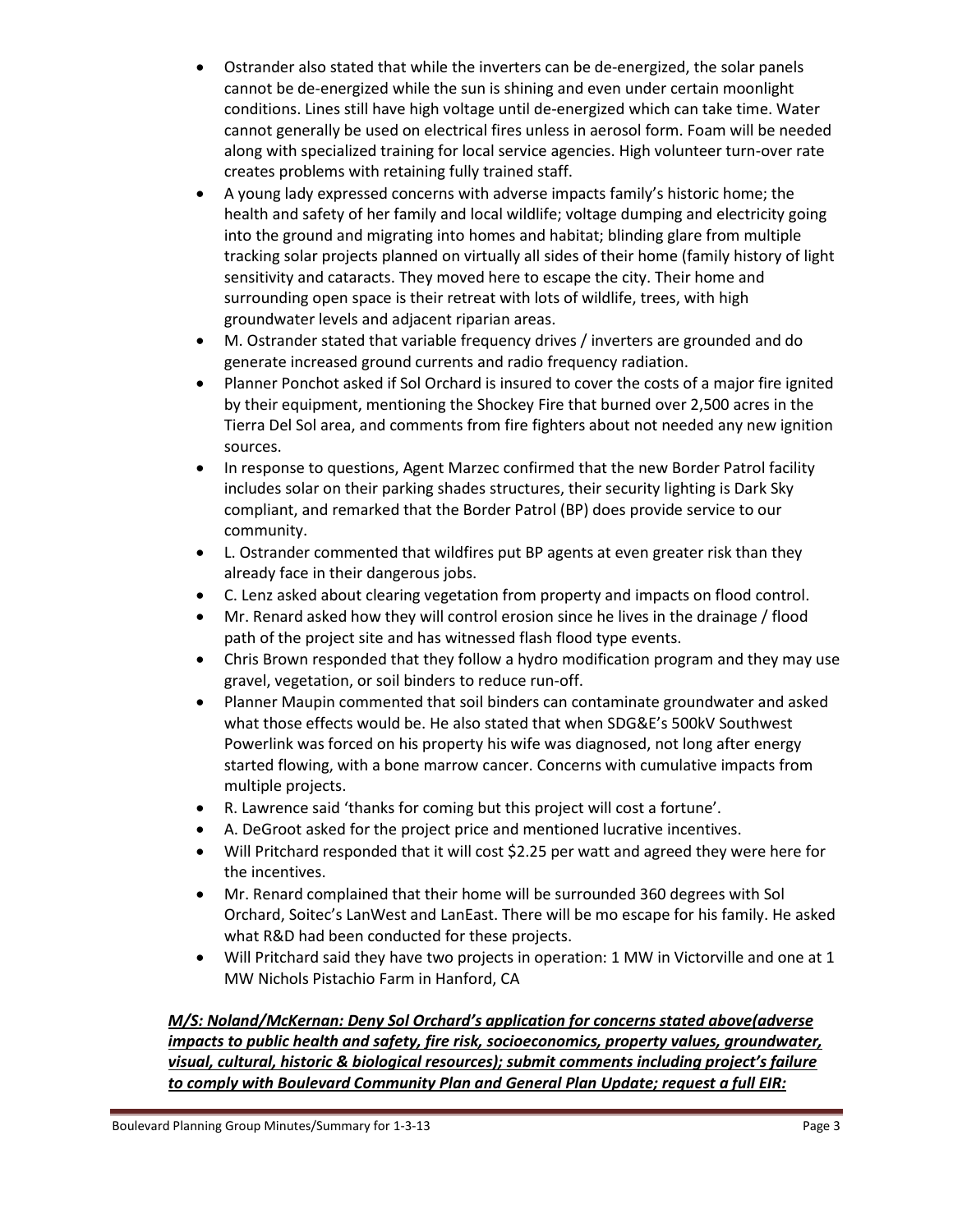### **2. SDG&E's NOTICE OF APPLICATION PERMIT TO CONSTRUCT TRANSMISSION LINE 6931: FIRE HARDENING /SHU'LUUK WIND INTERCONNECTION PROJECT: CPUC APPLICATION NO. 12-12- 007:** (Application documents posted here: [http://www.sdge.com/regulatory-](http://www.sdge.com/regulatory-filing/3968/sdge%E2%80%99s-application-permit-construct-tl-6931-fire-hardeningwind-interconnect)

[filing/3968/sdge%E2%80%99s-application-permit-construct-tl-6931-fire-hardeningwind-interconnect](http://www.sdge.com/regulatory-filing/3968/sdge%E2%80%99s-application-permit-construct-tl-6931-fire-hardeningwind-interconnect)).

- Don Parent was present for SDG&E but said he was not prepared to answer any questions about the project.
- The Chair reported that the application states that 49 existing wood poles will be replaced with 53 double circuit galvanized steel poles along 5.2 miles of existing 69kV line (TL 6931) starting at the eastern boundary of the Campo Reservation, south of Historic Rt. 80, west of Live Oak Springs, to the expanded Boulevard Substation near Tule Jim Road for fire hardening.
- A new second circuit would serve as the 138kV interconnection line for Shu'luuk Wind (if wind project is constructed) or left vacant for a second circuit to be installed as needed for future projects.
- Chair reported that SDG&E has requested an expedited ex-parte CPUC approval with no Permit to Construction, no EIR, and no public hearings.
- Shu'luuk Wind is a Connected Action Project so is the Gen-tie is a commercial line that does not qualify for eminent domain condemnation. Private property owners are not required to provide SDG&E with the new 100' Right of Way (ROW) easement across 29 private properties. SDG&E needs to negotiate ROW and payment with willing owners
- SDG&E's 50-100MW Manzanita Wind, reportedly under current negotiations tribal leadership, could be the future project using the new 138kV line and easement, subjecting those owners /residents to increased electrical pollution and reduced fire defensibility.
- Maps also show 5 project staging / construction areas planned for about 63 acres of private property with 3 helicopter landing zones.
- The Chair stated that one site appears to be the same footprint as the LanWest Solar project which the LanWest consultant, J. Whalen, confirmed after reviewing map.
- Planner McKernan remarked that this project could be like Sunrise Powerlink that got multiple variances to work 7 days a week, speculating this project could get a similar deal creating an ongoing nuisance and disruption for impacted residents.
- Mr. Renard asked if a bond can be required for damages.
- Public Comments are due by January 13. Contact CPUC Public Advisor at [public.advisor.la@cpuc.ca.gov](mailto:public.advisor.la@cpuc.ca.gov) or 866-849-8390.
- New commenting restrictions / directions were discussed.

### *M/S: Noland/Maupin: Authorize Chair to send comment letter raising issues and concerns to County with copies to CPUC, Board of Supervisors and PDS; request a full EIR and Certificate of Public Convenience and Necessity; request local hearings in Boulevard; stress cumulative impact projects: Passed: 5-0-0*

## **3. HISTORIC DESIGNATION FOR OLD RUBY STORE BUILDING LOCATED AT 41148 HISTORIC RT 80:**

- The Renard family, current owners, were present.
- Group support was requested for their efforts to secure historic designation for their historic building that serves as their residence.
- The building, formerly known as the Ruby Store or Ruby's Place, is located on just under ½ acre adjacent to Historic Rt. 80, a former stage coach route.
- The Ruby and McCain families were some of the first non-native families to settle here in the late 1880's making the area the heart of the early Boulevard/Manzanita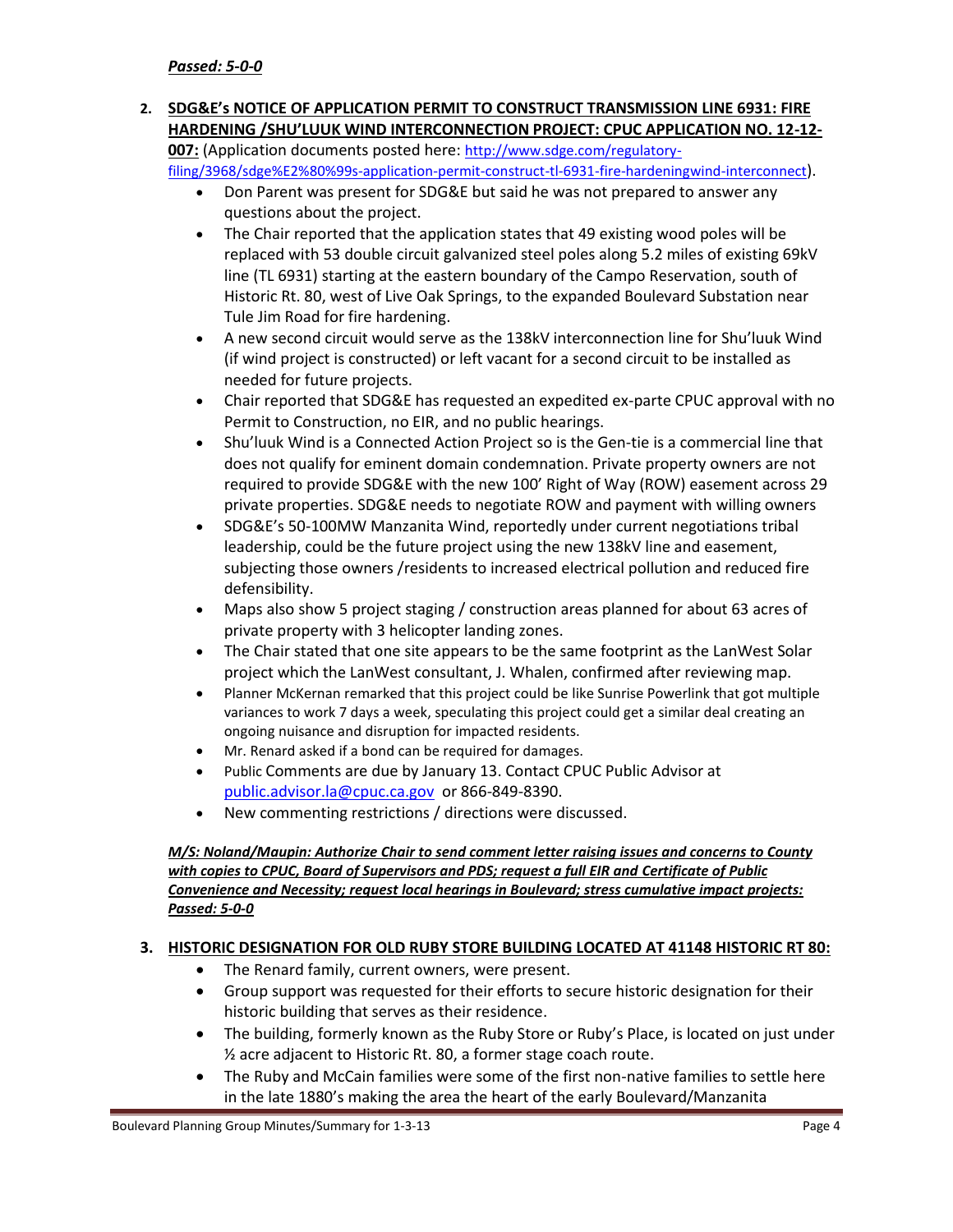settlements.

- Planner Maupin recalled going to Ruby's store with his father in the 40's /50's and visiting with Don Ruby.
- The Chair reported that Ella McCain's diary (available at the Stone Store Museum in Campo) confirms that the original school house was built in the immediate area using lean-to shelters and outside restrooms.
- Old maps show locations of parts of the 1865/Walker Express Route and facilities were destroyed when I-8 was built through the McCain Valley area north of Historic Rt. 80.
- The Express Route ran through the top of McCain Valley and down through Walker Canyon that runs along I-8 down to Carrizo Gorge and Jacumba.
- Community support of those present was unanimous.

## *M/S: Send letters of support to appropriate agencies supporting historic designation for the Renard's Ruby Store building; add to revitalization matrix: Passed: 5-0-0.*

# **4. SHU'LUUK WIND DRAFT EIS (DEIS) RELEASED FOR 45-DAY PUBLIC COMMENT:**

- Chair reported that the BIA had informed her that the Draft EIS was posted prematurely a[t www.shuluukwind.com](http://www.shuluukwind.com/) in error with incorrect hearing dates.
- The DEIS will be reportedly be published in the Fed Register on January  $11<sup>th</sup>$  starting a 45 day comment period.
- Two public hearings will be held in January at Alpine Community Center and Campo Tribal Hall.
- The proposed project would generate between 160MW and 250MW, with 54 and 85 turbines depending on the alternative selected.
- A new 300 acre 40 MW solar project is now proposed as part of one project alternative.
- The study area covers 4,739 acres, about 1/3 of the 16,000 acre Campo Reservation.
- 2-3 MW Turbines will have a tower hub height up to approximately 308 feet, a rotor diameter up to approximately 414 feet, and a total height up to approximately 515 feet.
- New project summary information and map is included in agenda packet;
- Maps make it difficult to determine where Shu'luuk Wind substation will be located.
- Planner Noland stated that his public comments made at the 2011 DEIS Scoping hearing were not included in the transcripts, and it looked like others were missing, too, based on the number of people in line with him, and just a few comments in the transcript.
- Comments were made that another non-planning group community meeting should be held to provide information and outreach.
- Thursday, January  $17<sup>th</sup>$  was selected as the target date for such a meeting.
- Need to contact Chief Francois for permission to use the fire station bay to accommodate a large crowd.
- No action taken. Project will be placed on February 7<sup>th</sup> agenda for action with an invitation to Campo Chairman Goff and Invenergy to participate and answer questions.

# **5. ELECTION OF OFFICERS FOR 2013:**

- **•** Chair reported that on Dec 5<sup>th</sup> the Board of Supervisors voted to allow the status quo on chair rotation / limits leaving that decision up to individual groups
- *M/S: Noland/McKernan: Nominate Donna Tisdale as Chair: Passed: 5-0-0*
- *M/S: Tisdale/Ponchot: Nominate Chris Noland as Vice-Chair: Passed: 5-0-0*
- *M/S: Tisdale/Noland: Nominate Melody Ponchot as Secretary: Passed: 5-0-0*

**F. GROUP BUSINESS:** Announcements; Correspondence Received; discussion items; project updates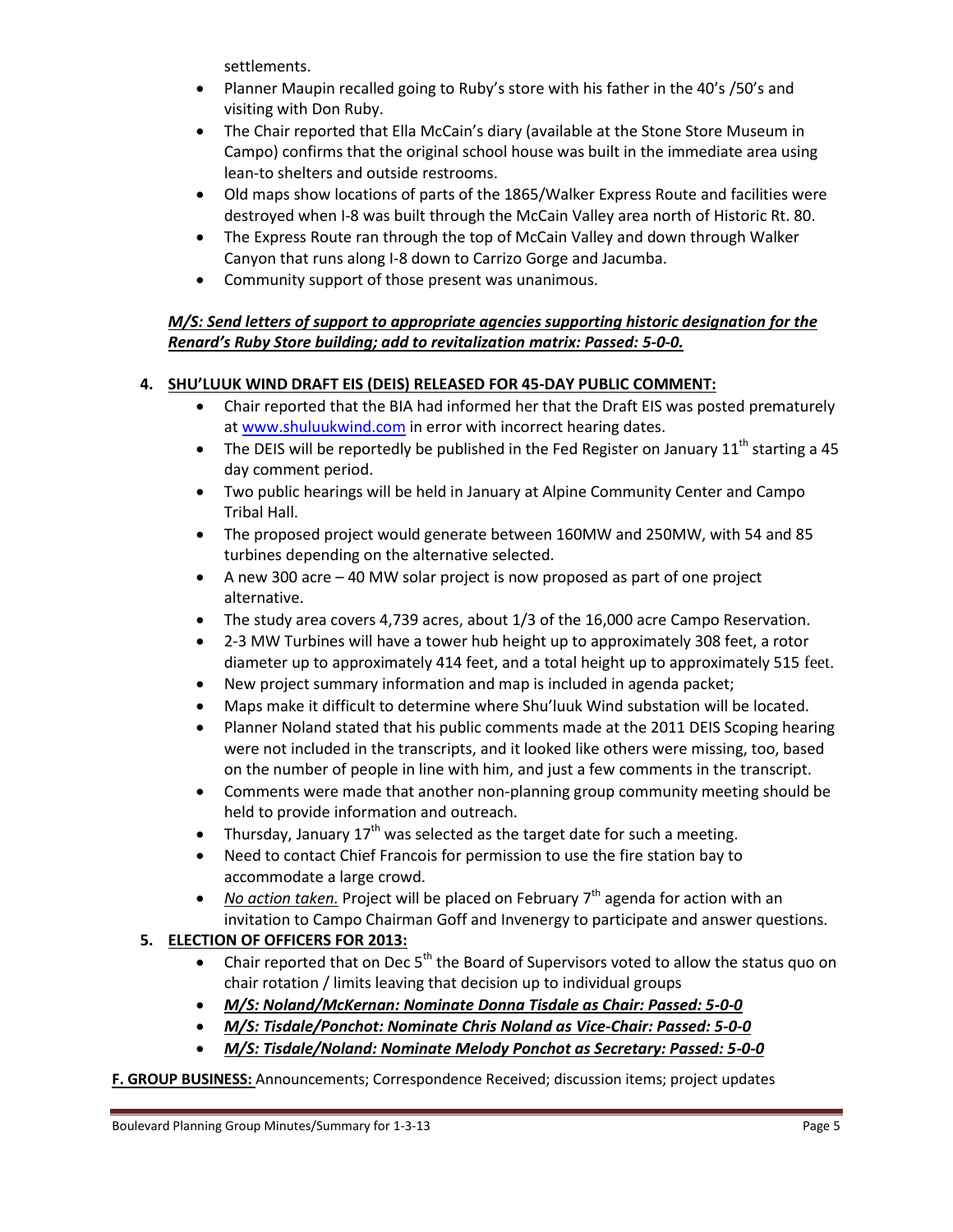- 1. Border Patrol: issues covered above. New facility expected to open in March
- 2. Revitalization: Tammy Daubach gave report. Jan. 14<sup>th</sup> Revitalization Meeting with Supervisor Dianne Jacob at Campo Community Center at either 9:30 AM or 2:30 PM. Need to confirm
- 3. Fire Safe Council: Fire Station/Community Center is on the Revitalization Matrix. There was a discussion with Chief Francois who will raise issue with Supervisor Jacob that over \$100, 000 was spent on Fire Training / community modular after fire department took over former community room and kitchen for volunteer fire fighter quarters, and he believes that the Sheriff Department can and should accommodate continued community use. Next meeting is Jan.  $26^{th}$  at Boulevard Fire Training Room. Fire fee has been reduced by \$35 based on existing fees/contracts.
- 4. Other: N/A

# 5. **WIND ENERGY ORDINANCE & PLAN AMENDMENT HEARING EXPECTED IN MARCH 2013:**

- The Wind Energy Ordinance & Plan Amendment will change the Boulevard Community Plan and required MUP Findings to allow industrial scale wind industrial scale solar projects where they are not currently allowed.
- March 13 is tentative Board of Supervisors hearing / decision.
- Documents are posted here: [http://www.sdcounty.ca.gov/dplu/ordamend.html.](http://www.sdcounty.ca.gov/dplu/ordamend.html)

## **6. NOTICE OF PROGRAMMATIC EIR FOR 4 SOITEC SOLAR PROJECTS TOTALING 1,473 ACRES AND 168.5 MW OF CONCENTRATING PV SOLAR:**

- 60 MW Tierra Del Sol Solar and 80 MW Rugged Solar to be evaluated at a projectspecific level.
- 6.5 MW LanWest and 22 MW LanEast will be evaluated at a program level.
- General Plan Amendment, Rezone, Major Use Permits and the Disestablishment of an Agricultural Preserve.
- Soitec's projects are not currently allowed under Boulevard Community Plan.
- Comments due no later than **January 7, 2013 at 4:00 p.m**. County contact: Robert Hingtgen: (858) 694-3712 or [Robert.Hingtgen@sdcounty.ca.gov](mailto:Robert.Hingtgen@sdcounty.ca.gov) ; [http://www.sdcounty.ca.gov/pds/ceqa/GPA12-010.html.](http://www.sdcounty.ca.gov/pds/ceqa/GPA12-010.html)
- No new information

# **7. SHU'LUUK WIND DEIS SCOPING REPORT:**

Duplicative with release of Shu'luuk Wind DEIS (Item E-4 above)

## 8. **ROUGH ACRES RANCH CAMPGROUND/CONFERENCE CENTER/ROCKCRUSHING: MUP #11- 002; 3300-12-020(P12-020),3300-12-021(P-12-021);**

- 2750 MCCAIN VALLEY ROAD: 753 ACRES ZONED RL80/A72: APN #'S 611-060-03; 611-070-01; 611-070-03 &611-030-01.
- Owner Rough Acres Foundation / Jeff Hamann.
- Major Use Permit for Conference /Corporate Retreat Center; Skeet Shooting range; 2 Campgrounds with 168 sites; 200 seat amphitheater; 3 private residences with barns ; agricultural barns; rock crushing.
- Access via Ribbonwood and McCain Valley Road.
- County Project Mgr.Larry Hofreiter: [Larry.Hofreiter@sdcounty.ca.gov](mailto:Larry.Hofreiter@sdcounty.ca.gov) ; (858) 694- 8846. *No new information*
- **9. ENEL'S 158 MW JEWEL VALLEY WIND & 10 MW SOLAR:** 
	- MET towers installed for proposed industrial wind project both north and south of I-8 in the Jewel Valley and McCain Valley neighborhoods: Enel's documents posted at: <http://www.jewelvalleyproject.com/> , *No new information*

## **10. IBERDROLA'S 200 MW TULE WIND:**